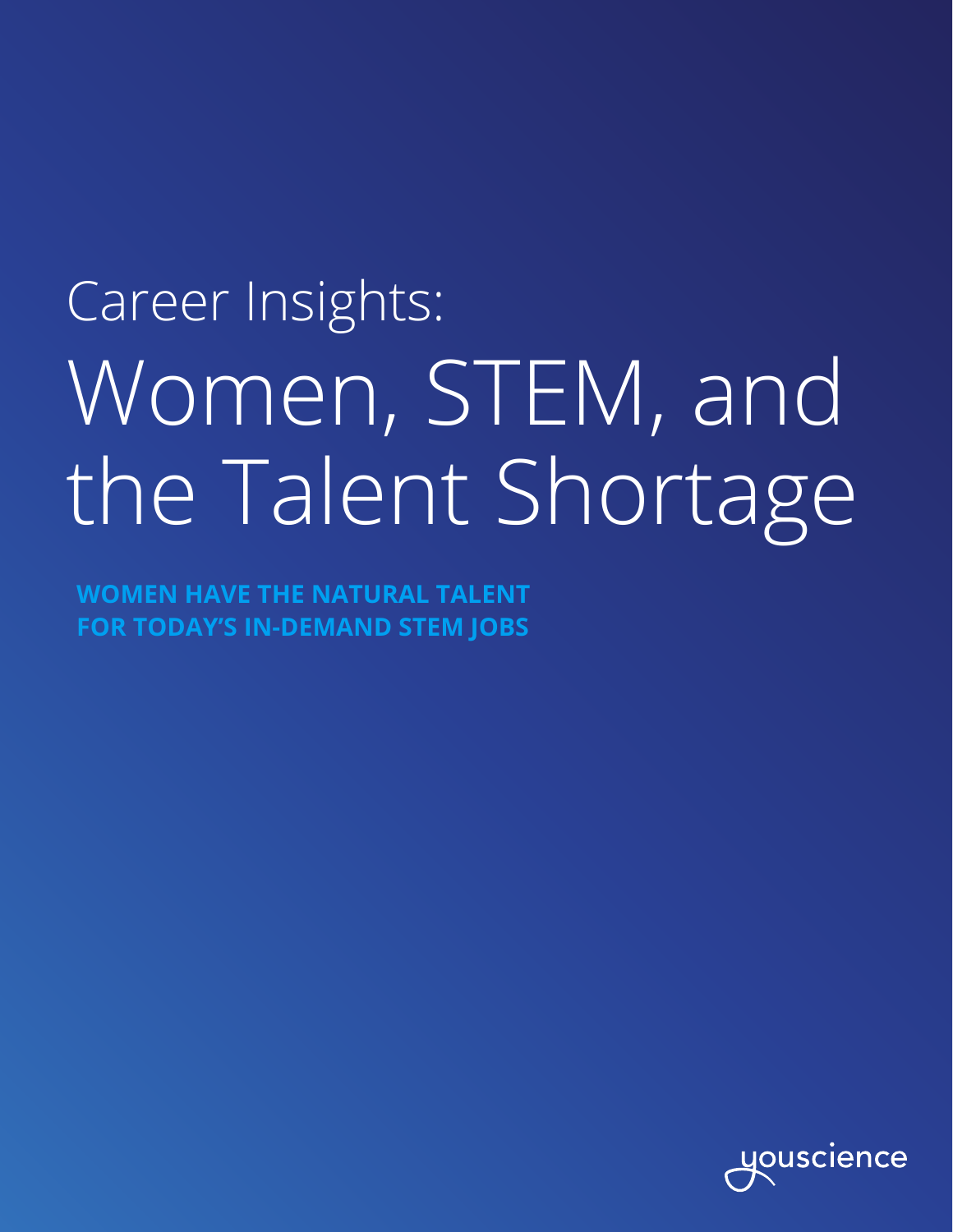### **JOUSCIENCE**

## Female students have a high aptitude for technology careers.

### **CAREER EXPOSURE GAP FOR WOMEN REFLECTS IN CAREER INTERESTS VERSUS APTITUDE**



Female students show a high aptitude for technology careers, but interest lags. National research conducted among 116,372 female juniors and seniors in high school shows high aptitude, but low interest in in-demand careers such as engineering and technology.

YouScience analyzed the top 50 most frequent aptitude and interest-based career recommendations and found that, based on interest alone, 0% of female high school juniors and seniors were encouraged to consider engineering and technology careers. Using aptitude-based measurements that number increased to 44%.

This finding underscores a core challenge that many educators, parents, and students grapple with, namely, how to best connect education and career preparedness in a way that encourages student participation and engagement and provides data-based direction beyond high school.

One of the challenges facing many high school students is the use of interest-based, not aptitude-based, tools to gauge student talents, abilities, and pathways. Interestbased tools reflect primarily what the student already knows, while aptitude measures surface known and unkown talents that are less reconogized and can surprise students, teachers, and parents.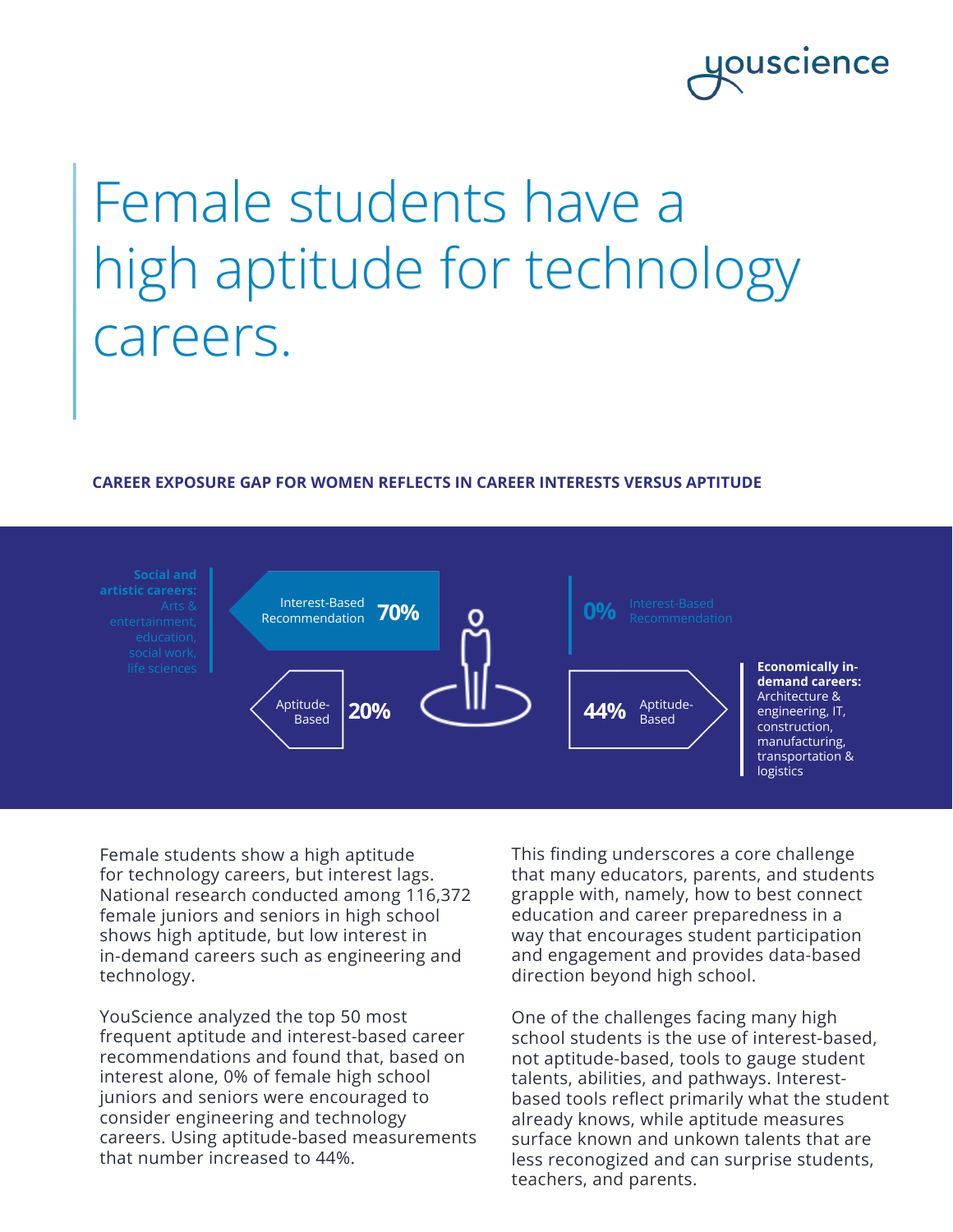## A closer look at the data

### **ALIGNMENT BY STANDARD OCCUPATIONAL CLASSIFICATION (SOC) GROUP**

The following graph shows female students' aptitude, or natural talents, versus their interest, showing a clear gap between what they have an interest in and what they can do. For instance, it shows that female high school juniors and seniors have more than 10x the aptitude for careers in architecture and engineering than they do interest.



*Sample size: 116,372 female students*

Female high school juniors and seniors have more than **10x the aptitude than interest** for careers in architecture and engineering